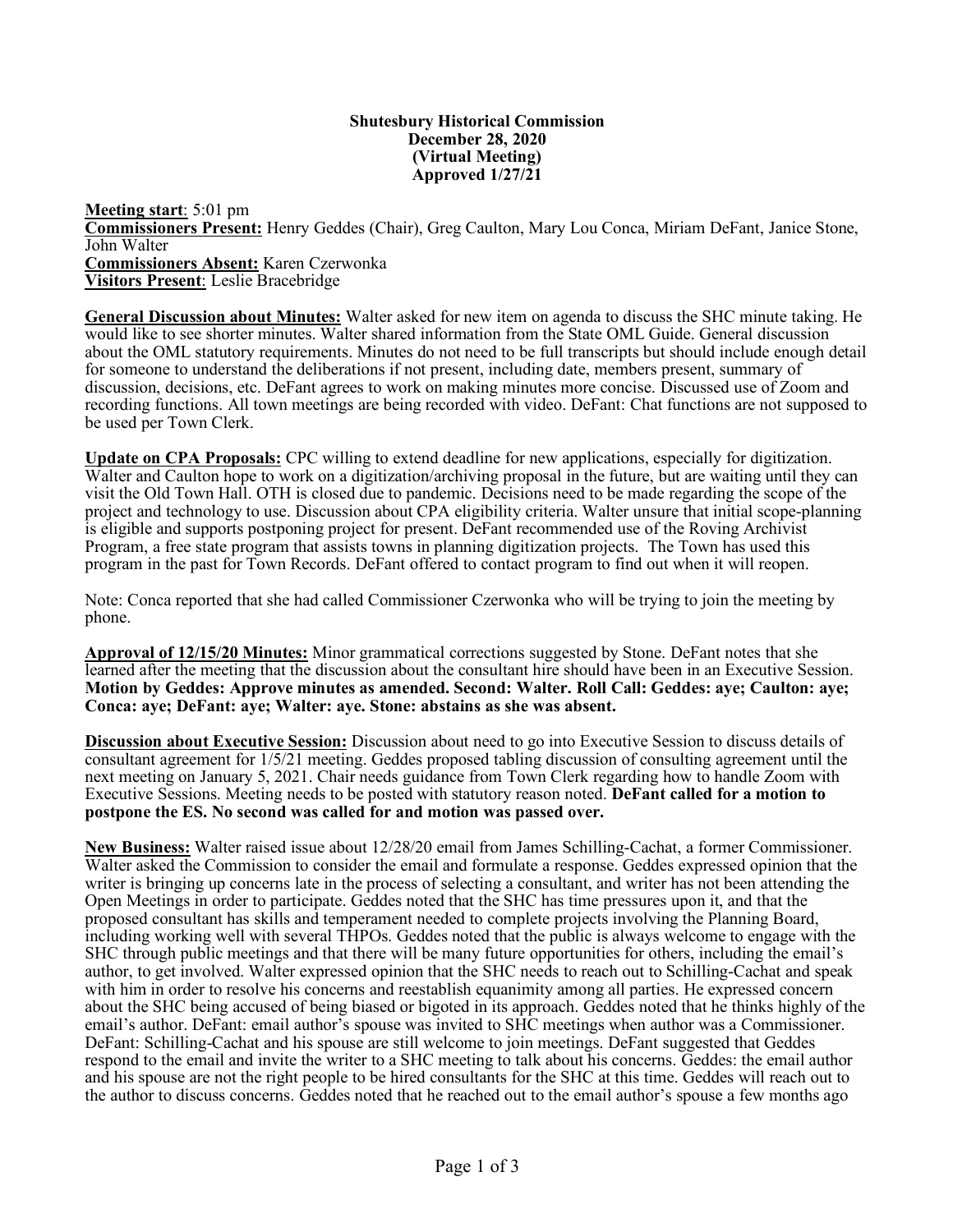and asked for input about how to protect Ceremonial Stone Landscapes. He did not get a response to his questions.

DeFant noted that the proposed consultant is not a substitute for Native expertise. Both the SHC and the consultant have been in strong agreement only Indigenous people have the authority to name CSLs. For this reason, the SHC has been discussing how to partner with Indigenous experts, including Tribal Historic Preservation Officers (THPOs.) Commission discussed general qualifications needed for the SHC consultant role.

Walter would like to see the SHC reach out to the names suggested in the email. DeFant and Geddes wondered if academicians would be appropriate for clerical tasks. Caulton suggested that the proposed consultant could act as a liaison for the Commission to develop contacts with experts. Walter expressed reservations about moving forward if the email author's concerns have not been addressed. DeFant noted that the proposed consultant has been relying upon the SHC's 12/15/20 approval to hire her. Pursuant to this decision, Lis McLoughlin has been getting liability insurance quotes and legal advice. McLoughlin has already assisted the SHC in establishing communication with multiple Tribal offices. DeFant is concerned about putting this agreement on hold.

The SHC discussed briefly other efforts to seek out Indigenous expertise, including the THPO office of the Wampanoag of Gay Head (Aquinnah.) The Commission is awaiting feedback from two state-recognized Native Tribes who indicated they might work together if involved. The Commission discussed the differences between state recognition and federal recognition of tribes, including the fact that governmental recognition does not determine Native identity. There was brief discussion amongst Commissioners about their various ethnic identities and the definition of "white privilege."

Geddes noted that one byproduct of colonization has been the fragmenting of Native communities such that different communities feel protective of their identities and are in competition with one another for political survival. He noted that this is a sad reality of what it means to be Native in this country. DeFant clarified that the discussion about talking to a federally-recognized Tribe was primarily important if there was a federal undertaking that might trigger Section 106 of the National Historic Preservation Act. Being a federally-recognized Tribe makes it somewhat easier to ensure the right to consult on these undertakings. State Tribes do not have quite the same status according to the regulations involved with this federal law, but they can get involved.

DeFant expressed view that the SHC should try to engage with multiple Indigenous/Tribal entities if possible.

Stone noted that the email author is not a resident of Shutesbury, but they have good background knowledge. They should be involved as much as they are willing and able. She further noted that there is a long, difficult history of these individuals with the town, and the issues are not going to get resolved with one email. Stone agreed that the SHC should remain open and ask for their input, but not allow them to stop the process.

General discussion about how the SHC can move forward with projects and also address the complaints raised by the email. Geddes reaffirmed that he will be contacting the author but emphasized the need for interested parties to attend Commission meetings. Walter emphasized the need to have a thorough discussion with him rather than just writing an email response. Walter noted that he believes the email author does not understand what the Commission is doing. He believes the author will back off if he understands what the Commission knows.

DeFant asked if Walter wished to make a motion. Brief discussion among Commissioners regarding how to word the motion for clarity.

# **Walter: Move that the SHC postpone contract negotiations until the concerns stated in the 12/28/20 email from James Schilling-Cachat have been determined by the Commission to be satisfactorily resolved. Conca: Seconds motion.**

**Roll Call: Geddes: nay; Caulton: nay; Conca: aye; DeFant: nay; Stone: nay; Walter: aye.**

DeFant commented on the degree of disagreement among Commissioners. She noted that it was unfortunate as there appears to be considerable agreement on common values and goals. Conca noted she felt the Commission was engaging in a healthy discussion and is not in conflict. She stated she appreciated DeFant's patience. DeFant thanked her for the comment. Geddes expressed appreciation for the Commission.